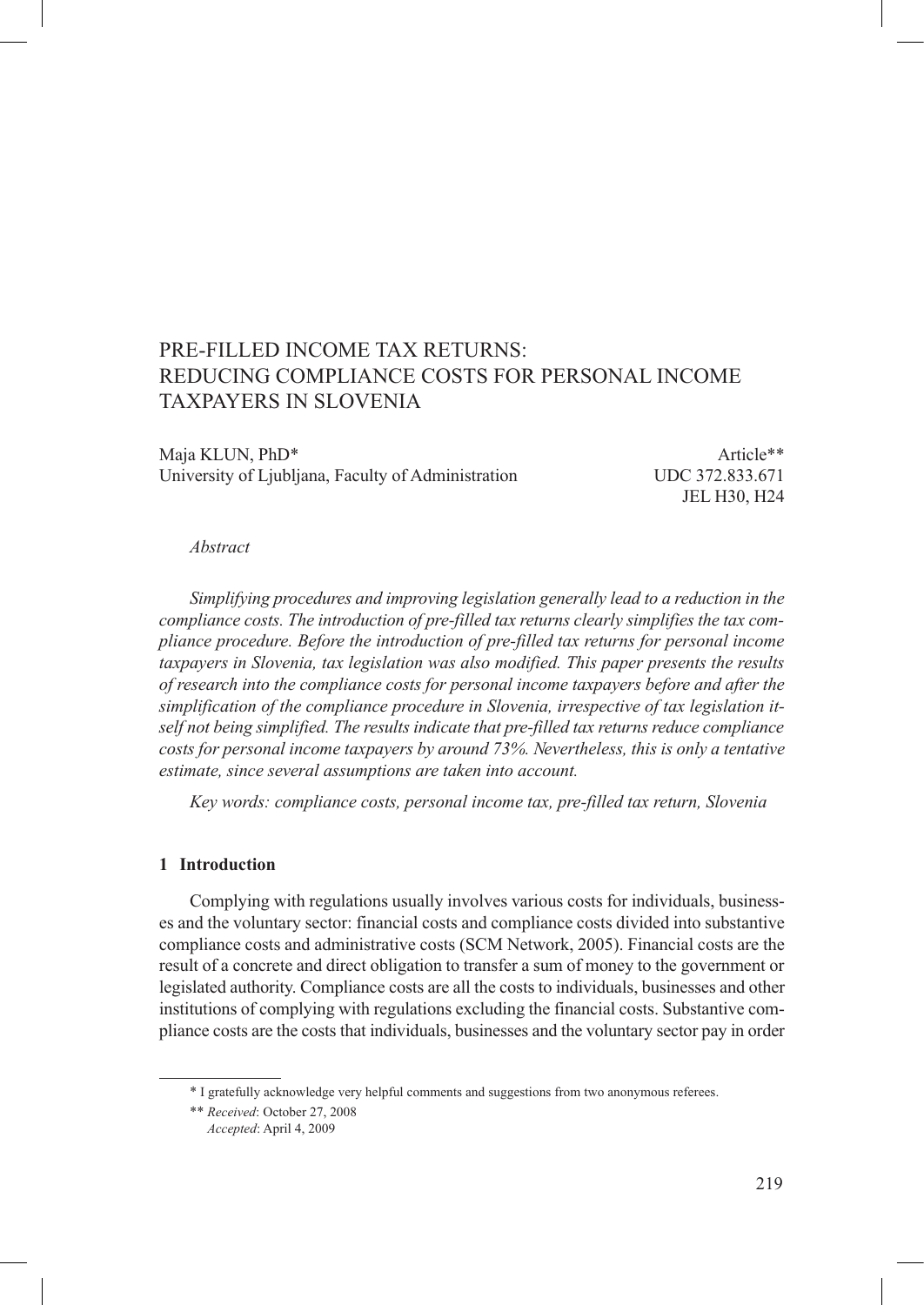to comply with the obligations that legislation and regulations require of a production process or a product. Administrative costs are the costs imposed on businesses, the voluntary sector, public authorities, and individuals in meeting the obligations to provide information in the broad sense (e.g. monitoring, assessment, getting licenses).

On the other hand, the administrative burden comprises the administrative costs that businesses incur simply because of regulatory requirements; it includes administrative activities that businesses, citizens, or the voluntary sector would not continue to pay if the regulations were removed. According to Sandford (1995), tax compliance costs are generally defined as costs incurred by taxpayers in meeting the tax requirements imposed on them by the law and revenue authorities, *over and above* the actual payment of taxes, and *over and above* any distortion costs inherent in the nature of the taxes. The measurement of tax compliance costs became an important research subject in most developed countries more than twenty years ago (Australia, Canada, the Netherlands, United Kingdom, United States), in countries in transition at the beginning of 2000 (Slovenia, Croatia, Czech Republic), and also in other countries in Asia (Singapore, Malaysia, Hong Kong, India), Africa (Tanzania, Ethiopia) and South America (Brazil) (see Evans, 2003). The research results on tax compliance costs (i.e. Sandford et al., 1989; Allers, 1994; Malmer, 1995; Pope, 1995; Evans et al., 1998; Tran-Nam et al., 2000; Ariff, 2001; Chittenden et al., 2003, Vitek et al., 2003; Klun and Blažić, 2005, Das-Gupta, 2003; OECD, 2001; EU, 2004, and others) indicate that tax compliance costs are regressive (low-income personal taxpayers bear a disproportionately higher burden than high-income personal taxpayers) and substantial (up to 2.5% of GDP) (see Evans, 2003) and therefore a significant part of tax-related costs.

With the revision of the European Union's (EU) Lisbon agenda for competitiveness, better regulation has become one of the priorities. Therefore, measuring compliance costs is becoming part of public policy in member states. At the end of 2006, a document was adopted at EU level calling for a 25% reduction in administrative burdens by 2012 (European Commission, 2006). Measuring compliance costs generally entails measuring such costs within business activities, i.e. for businesses and the self-employed. While more than twenty years ago measuring the compliance costs for various forms of regulation – primarily tax-related – was the concern of a limited circle of individual researchers, measuring these costs is now not only of interest to researchers, but primarily to central government institutions seeking to measure the impact of new or amended legislation on the economy. Reducing administrative burdens has become a vital indicator of competitiveness. The Standard Cost Model (SCM) Network in the EU has developed a standard model for measuring costs arising from regulation. Although the method is not intended for research purposes, as the cost assessments are carried out on a small sample only, it remains an attempt to assess any the unnecessary costs of individual pieces of legislation (for more, see SCM Network, 2005).

In the Slovenian case, the simplification of tax procedures has become an important element in the policy to reduce administrative burdens, and is now the most frequently used tool for reducing such burdens. Other common tools to reduce burdens include (OECD, 2007):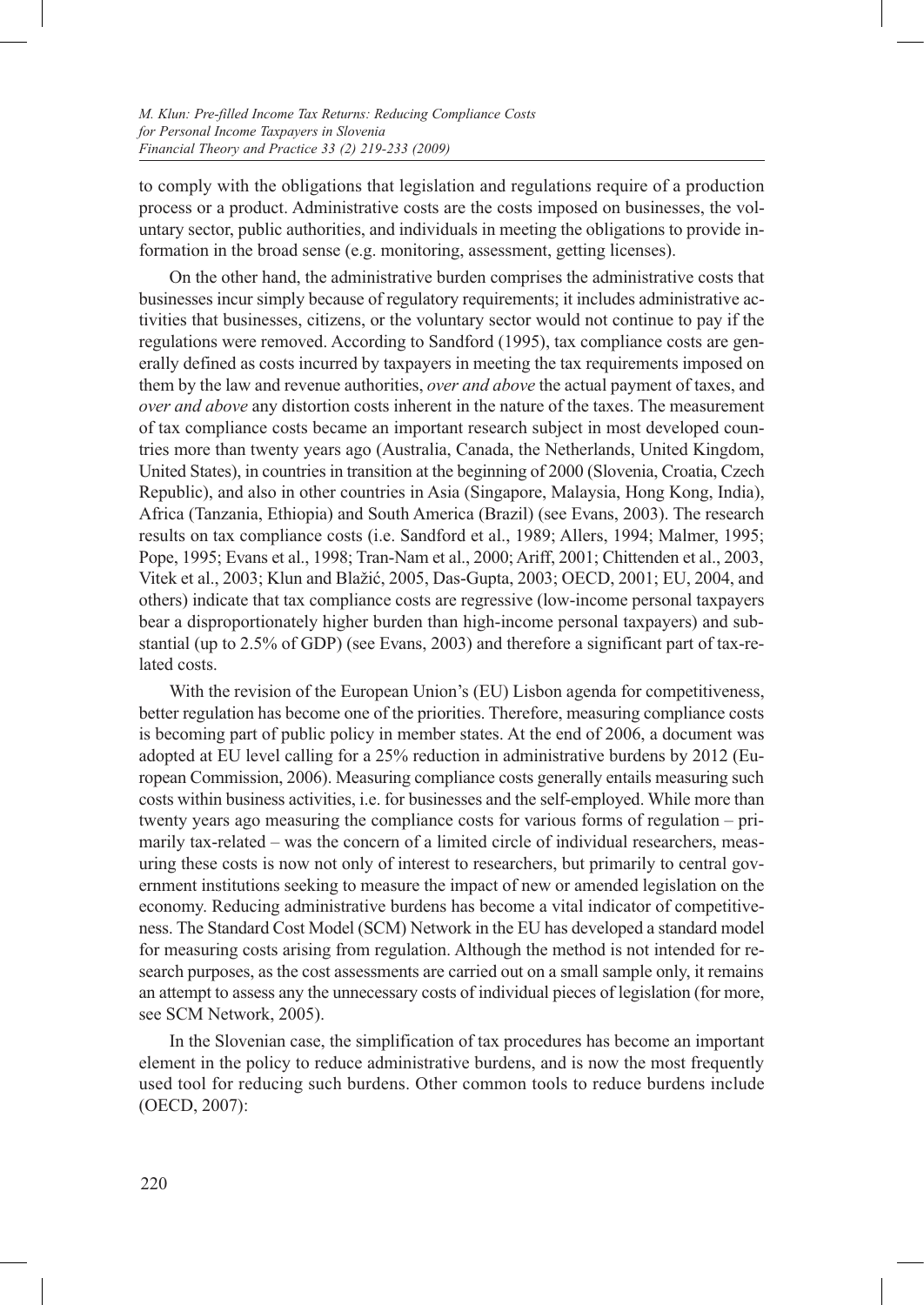- measuring potential costs before introducing legislation
- • offering electronic services and one-stop shop services
- reducing the number of licenses and permits required
- codification (combining existing regulations in a particular area into a single piece of legislation).

As mentioned above, most of the actions are done for businesses, yet measuring compliance costs is also relevant for private individuals and non-profit organizations. This paper focuses on the impact of pre-filled tax returns on individuals. This paper presents a study of the impact of personal income tax reform on taxpayers' compliance costs. In Slovenia, these costs were measured for personal income taxpayers in 2001 – in relation to the 2000 tax year – which formed the basis for checking the research hypothesis that a simplification of the tax procedure will lead to a significant reduction in the tax compliance costs of personal income taxpayers. The 2004-2006 tax reform included a number of amendments to personal income tax legislation. By far the most important change from the point of view of tax compliance cost reduction was the introduction of pre-filled personal income tax return forms in 2006. The research evaluates the change in personal income taxpayers' compliance costs in 2007, when partial pre-filled tax returns were introduced, and estimates the expected change in these costs in 2008, following an additional change, as a result of introducing fully pre-filled tax returns.

The paper also presents the major changes in Slovenian legislation leading to changes in costs, followed by a presentation of the methodology and sample, and a comparison of compliance costs for the 2000 and 2006 tax years, and estimated compliance costs for the 2007 tax year.

# **2 International experience with pre-filled tax returns**

The pre-filled income tax return is not a new idea. Denmark, in the 1990s, was the first country in Europe to introduce pre-filled tax returns. The practice was followed in other Scandinavian countries. In recent years, pre-filled tax returns have been adopted in Belgium, Chile<sup>1</sup>, Portugal, Spain and France (OECD, 2008), and are planned for Australia<sup>2</sup> and US. The problem with introducing pre-filled tax returns is the complexity of tax systems. If no simplifications of tax system are made, pre-filled tax returns cannot be introduced. On the other hand, simplification itself leads to reductions in compliance costs, but not as much as when combined with pre-filled tax returns (Highfield, 2006).

Nevertheless, research on evaluating the compliance costs' reduction as a result of pre-filled tax returns is not undertaken in most countries. The only report in the literature concerns Sweden, where the introduction of prefilled tax returns reduced compliance costs of personal income taxpayers by 20% (Malmer, 1995). In other countries, estimates are not rigorous. In 2004-05, Australians spent over 1.2 million Australian dollars managing their tax affairs, mainly because 74% of taxpayers need professional help. Prefilled electronic individual tax returns would reduce these costs for the 9 million Australians who

<sup>1</sup> Chile plans to use electronic accounts to introduce prefilled forms for value added tax as well.

<sup>2</sup> Australia has already provided prefilled tax returns for those who use e-tax filling.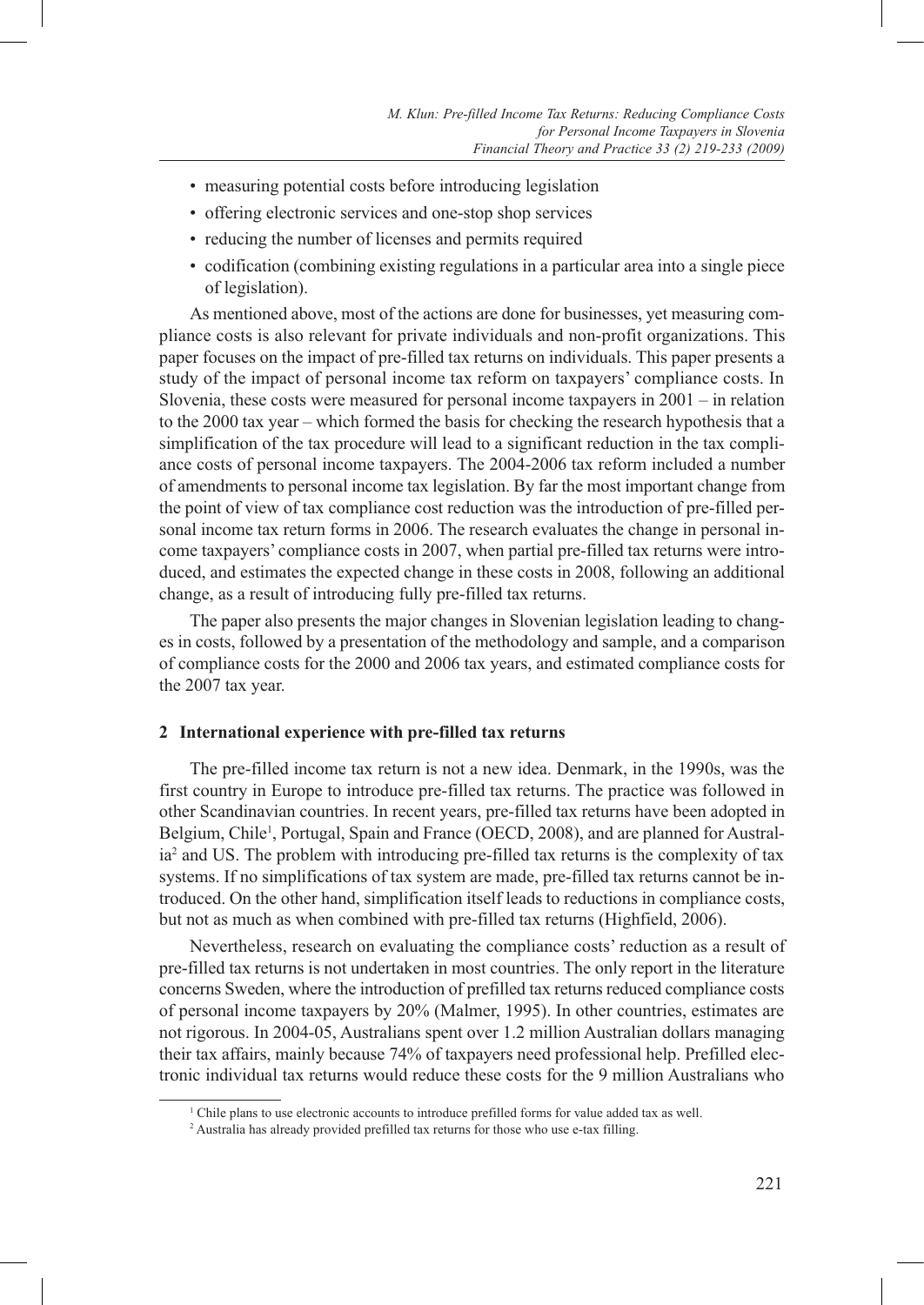use e-tax or lodge their returns electronically through a tax agent (Sampson, 2007). In Denmark, 87% of taxpayers received a prefilled tax return in 2004, and for 67.5% of them no additional communication with tax authorities was necessary (Claps, 2006). According to the OECD E-Government Project (2006), prefilled tax returns reduce income reporting 'errors', and the measured indicator showed annual savings of 200 million Euros. Some assessments of introducing pre-filled tax returns in the USA (Goolsbee, 2006) show that prefilled tax returns would reduce taxpayers' costs by 2 billion US dollars, assuming that 40% of eligible taxpayers choose this method. As already mentioned, most of these assessments are not rigorous.

Slovenia introduced partially pre-filled tax returns in 2007, and completely pre-filled tax returns in 2008. The important changes that were needed in the regulations are presented in the next section. The aim of my research was to evaluate the reduction in tax compliance costs for personal income taxpayers in Slovenia after the introduction of prefilled tax returns. The research was conducted in 2007, after partially pre-filled returns were introduced. It should be stressed that reductions in tax compliance costs are not only the result of pre-filled returns per se, but also part of regulatory changes. Therefore, the results should be treated with caution. Nevertheless, even only as an approximation, the results indicate that pre-filled tax returns substantially reduce compliance costs for personal income taxpayers.

# **3 Major income tax changes during the 2004-2006 tax reform in Slovenia**

Personal income tax in Slovenia applies to an individual's income, of which there are six categories:

- income from employment (salary, incentives, income earned under contracts for temporary work, pensions and other receipts);
- income from self-employment;
- income from agriculture and forest businesses (cadastral income of farmland and woodland);
- income from lending property and delivery of property rights;
- income from capital; and
- other income (i.e. gifts)

Each individual is treated as a separate taxpayer. The tax year is the calendar year. Provisional tax payments are made during the tax year. Those paying taxable income are required to calculate and pay an advance tax payment for the taxpayer.

Fundamental tax reform took place in Slovenia in 2004 with changes in the taxation of income for individuals and legal entities, and changes in the VAT system. A number of corrections and other amendments to these tax codes soon followed. The amendments to the taxation of personal income year by year are presented below.

The 2004 changes in legislation, which came into effect in 2005, introduced the following major changes to income tax (Čok, 2007):

• expansion to include global income (i.e. the taxation of income earned at home and abroad), and some other forms of income, such as interest on savings, staff stipends, selected bonuses;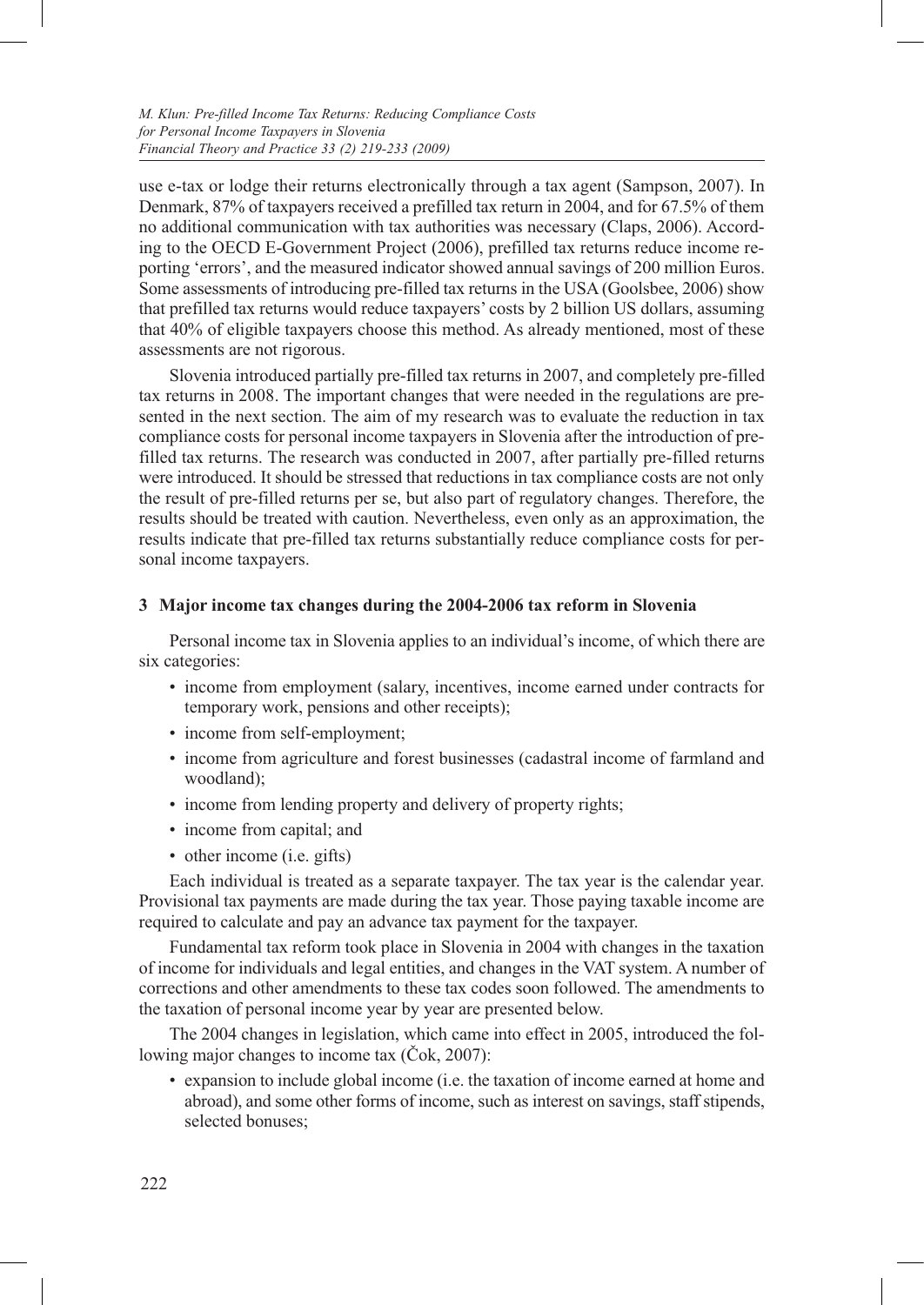- a reduction in the percentage of direct tax relief from 3% to 2%, and a reduction of standardised costs on certain types of income (e.g. copyright and rental income);
- a modest reduction in the number of tax brackets from 6 to 5, and a reduction in the lowest marginal tax rate from 17% to 16%;
- • definition of fixed amounts of tax relief in advance (previously the scale and levels of relief were linked to percentages of average gross wage).

In this first phase, the amendments mainly led to additional compliance costs for taxpayers, as all those with income taxed by the new legislation had to collect data on more forms of income, and complete an expanded tax return.

In 2005, the Government created a tax action group to draft amendments to the 2004 tax reform. The major change in personal income tax was the introduction of schedular taxation, i.e. on passive incomes such as interest, dividends and capital gains. Administratively, this meant that dividends and similar income received in Slovenia were taxed at source and did not need to be entered in a tax return. However, the amendment also introduced additional administrative work for those receiving interest above the allowance threshold or income from abroad, and those making capital gains, as they were required to submit separate returns from 2007 onwards (Čok, 2007).

In 2006, additional amendments were introduced which would apply to the 2007 tax year, and hence only affect tax returns from 2008. The number of income tax brackets was again reduced, from five to three. The lowest marginal tax rate remained the same, but the top marginal tax rate was reduced from 50% to 41%. Another major difference was the abolition of non-standard forms of relief and an increase in general tax relief.

The simplification of the tax process adopted – prefilled tax returns – was of significance to this research. Income information from third-party sources (employers, banks) in Slovenia was already required as control data by the Tax Administration in relation to personal income tax. This means that the tax administration has data on all of a taxable person's income received from payers in Slovenia, pension savings under pension plans and data on dependents. With this the Slovenian Tax Administration had 90% of the data required to pre-fill tax returns, excepting data on property rental, income from abroad, and non-standard relief. The change in the tax legislation in 2006, which abolished non-standard forms of relief, gave the tax administration the chance to introduce pre-filled tax returns, as income from abroad has to be declared to the tax administration within 15 days of receipt of income, and rental income by 15 January for the previous year. Pre-filled tax returns were not issued for schedular taxed income, i.e. for interest - dividends from abroad and capital gains - which taxpayers have to complete themselves.

Following the 2006 changes, the tax return forms, pre-filled with the data available to the tax administration, were distributed in 2007 to persons liable for income tax. Taxpayers had to add any data missing from the tax returns, correct any errors and input the non-standard forms of relief they wanted to claim. The signed tax return was then submitted to the tax administration via the internet, via post, or in person. In 2008, taxpayers received pre-filled tax returns which included a provisional calculation of their tax liability. If taxpayers do not appeal against the provisional calculation within 15 days, it then be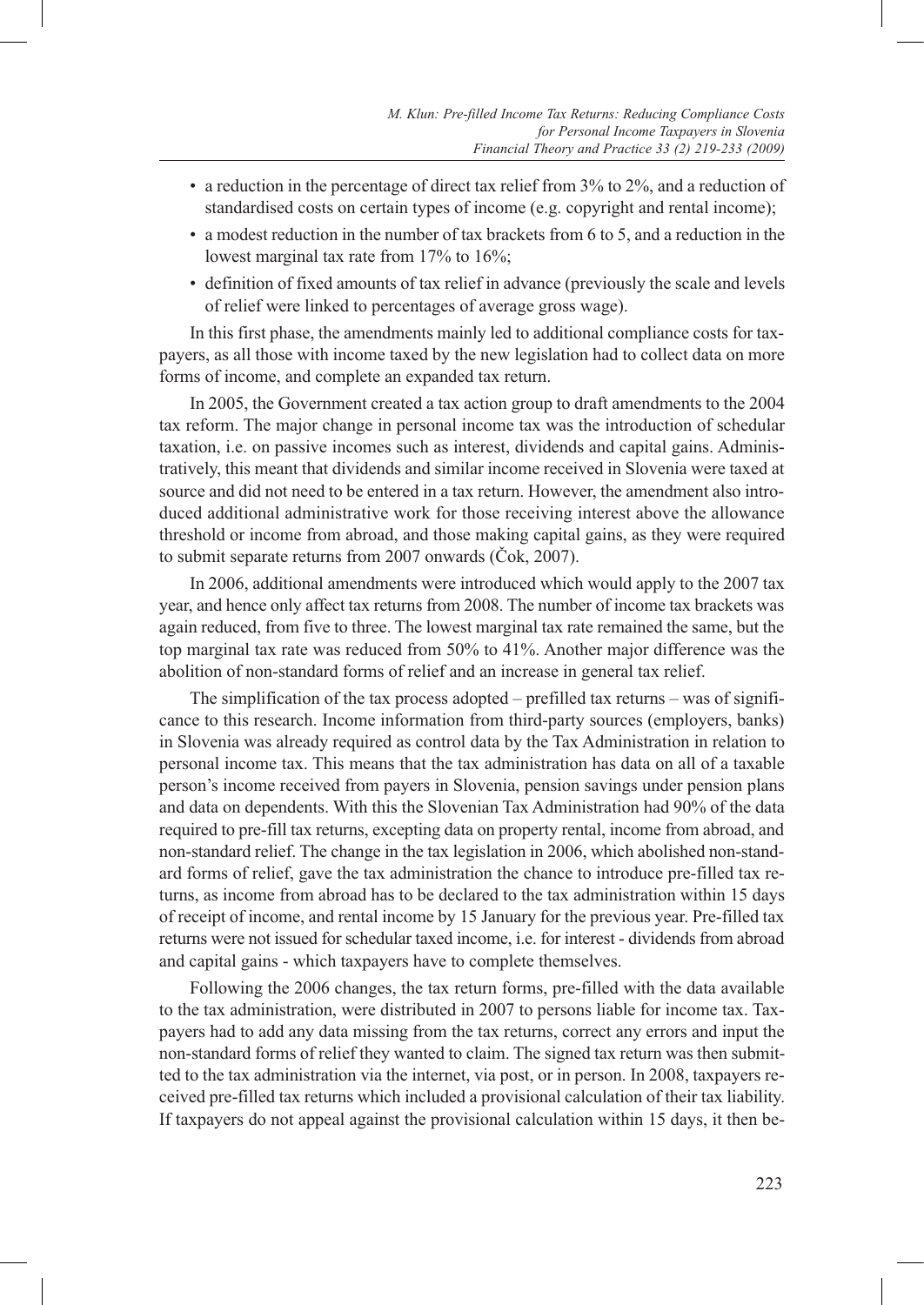comes the final decision on their income tax assessment. This means that taxpayers who agree with the tax administration's data do not have to submit tax returns or submit signed forms to a tax office. This type of pre-filled tax return reduces taxpayers' costsfor both inputting data into the tax return and submitting the return to the tax administration. The major changes in tax legislation are presented in Table 1.

|                                                                   | 2004                                                            | 2006                                                                     | 2007                                                                  |
|-------------------------------------------------------------------|-----------------------------------------------------------------|--------------------------------------------------------------------------|-----------------------------------------------------------------------|
| Tax relief                                                        | definition of fixed<br>amounts of tax relief in<br>advance      | rise in general<br>allowance and<br>reduction in<br>non-standard reliefs | rise in general<br>allowance and abolition<br>of non-standard reliefs |
| Number of tax brackets 5                                          |                                                                 | 5                                                                        | 3                                                                     |
| Tax rates                                                         | from $16-50%$                                                   | from $16-50%$                                                            | from $16-41%$                                                         |
| Schedular taxation of<br>interest, dividends and<br>capital gains | no                                                              | yes                                                                      | yes                                                                   |
| Tax returns                                                       | completion by<br>taxpayers (electronic<br>filing also possible) | partially pre-filled<br>returns                                          | pre-filled returns                                                    |

*Table 1: An overview of Slovenian personal income tax reforms 2004-2007*

*Source: Čok, 2007*

The major income tax changes during the 2004-06 tax reform in Slovenia do not mean that tax legislation was rewritten in a simpler way. The important change was made when the compliance procedure of personal income tax was simplified. This simplification was possible after some changes in tax legislation, but the most important change was abolishment of tax reliefs which had to be reported by the taxpayer.

# **4 Methodology**

As stated above, the aim of the research was to evaluate the reduction in tax compliance costs for personal income taxpayers in Slovenia after the introduction of pre-filled tax returns. The results are compared with the compliance costs of personal income taxpayers evaluated in 2001. The research assessed the reduction in taxpayer compliance costs for the partially pre-filled tax returns in 2007 and, based on cost distribution, it was also possible to estimate the reduction in tax compliance costs for 2008 under several assumptions, stated in subsection 5.2.

# *4.1 The accounting framework for calculating tax compliance costs*

A questionnaire was used to assess tax compliance costs. The questionnaire was designed to capture all the information required for the analysis presented below. The anal-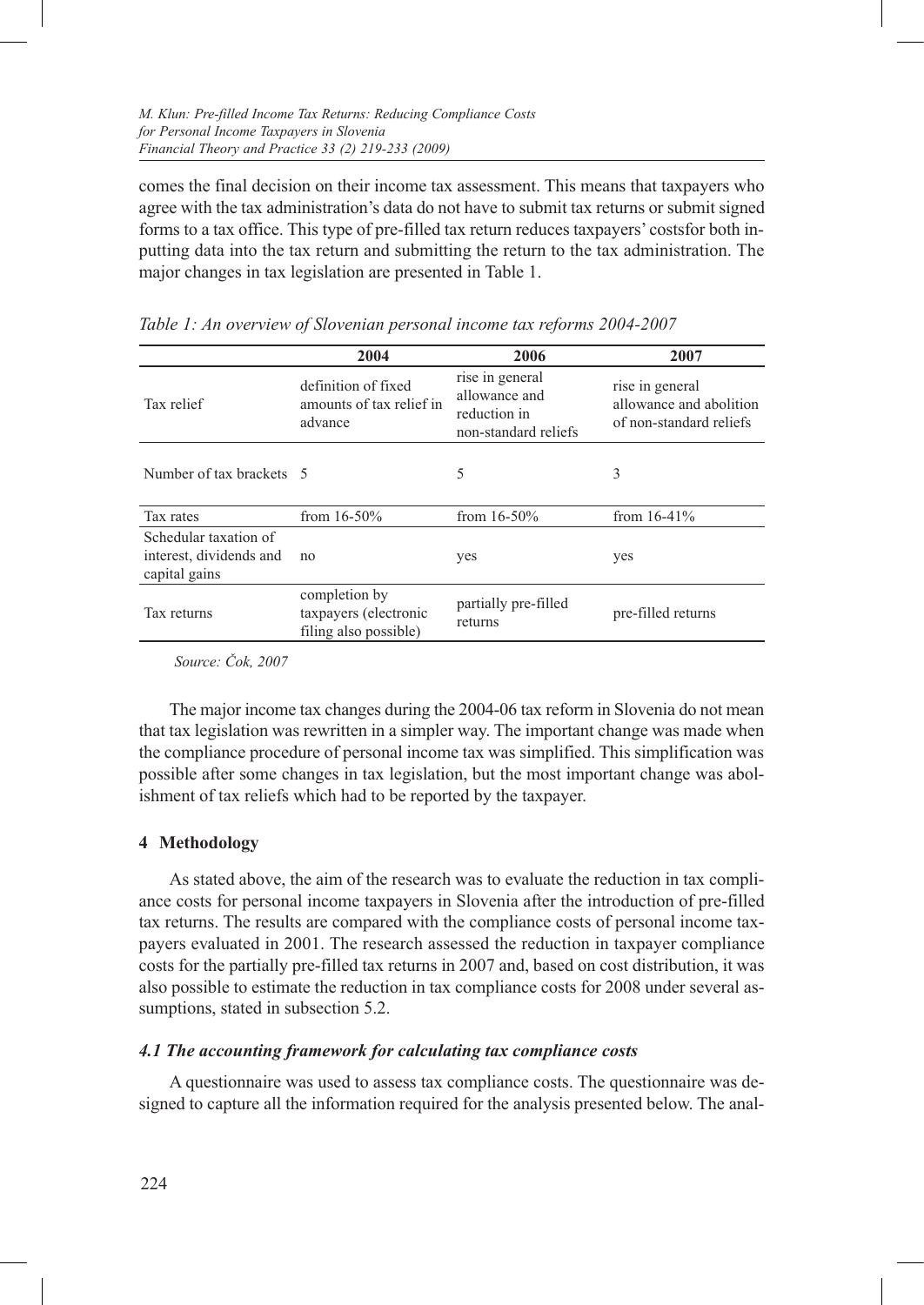ysis excluded tax planning costs<sup>3</sup> and psychological costs. The reason for excluding tax planning costs and psychological costs is that they are difficult to assess, and the same reasoning has led to their being excluded from most other research in this field.

The assessment of compliance costs includes the following taxpayer costs:

- time spent by both taxpayers and unpaid helpers in reviewing and completing tax returns
- tax agent/accountant's costs
- other cash expenditure (i.e. postage).

The time could be calculated in relation to spare time, work time or overtime at work. Net wage, gross wage and other values can therefore be used in calculations of the cost of that time. It was decided to take into account the values stated by the surveyed taxpayers. This approach is made under the assumption that taxpayers spent spare time on filling in tax returns, and therefore they stated the value of that time in questionnaires. Some researchers abroad (Sandford et al. 1989; Godwin 1995; Diaz and Delgado 1995; Pope 1995; Allers 1994; Blažić 2004) selected a similar approach for evaluating time, while some researchers have used a value based on average net or gross salary (e.g. Slemrod 1998; Vaillancourt 1989). The average value of one hour was assessed at  $\epsilon$  14.81<sup>4</sup>, considering the evaluation of the time used to review pre-filled data and completion time, and excluding two values that deviated significantly from the mean.

### *4.2 The questionnaire, conduct of survey, sample selection and response rate*

The questions relating to tax compliance costs were based on those used in 2001 in order to ensure comparability (Klun, 2004). The 2001 questionnaire was similarly based on the structure of questionnaires previously used abroad. As part of the planning phase, five taxpayers were interviewed in person to pilot test the comprehensibility of the questionnaire and availability of data. The questionnaire was redesigned on the basis of this pilot test, to make it simpler to complete. In addition to general questions on sex, age, and tax bracket, the questionnaire included questions on the time required by the taxpayer to complete the tax return, and also the time taken by family members, and friends. Time taken is also broken down into time spent on reviewing pre-filled data, and time used for inputting tax relief claims, as that is the only way to assess costs for the 2007 tax year. In addition to the statement of time taken, taxpayers also gave a figure in euros for the time taken, and estimated other costs relating to the tax return, plus the cost of consultancy services where relevant.

A major difficulty encountered in defining the taxpayer sample was the fact that the personal income tax payer register is confidential, which meant that it was not possible to create a representative sample<sup>5</sup>. Therefore, the sample of 600 potential personal taxpayers was selected at random from the telephone directory. The letter enclosed with questionnaires sent by mail includes information that the questionnaire can be filled online, since

<sup>&</sup>lt;sup>3</sup> Planning costs usually refer to costs the taxpayer spend in order to minimise his/her tax bill.

<sup>4</sup> An average net wage in year 2007 was 4.80 EUR per hour. Using an average net wage per hour, assessed compliance costs would be much lower.

<sup>5</sup> The same problem also arose in 2001.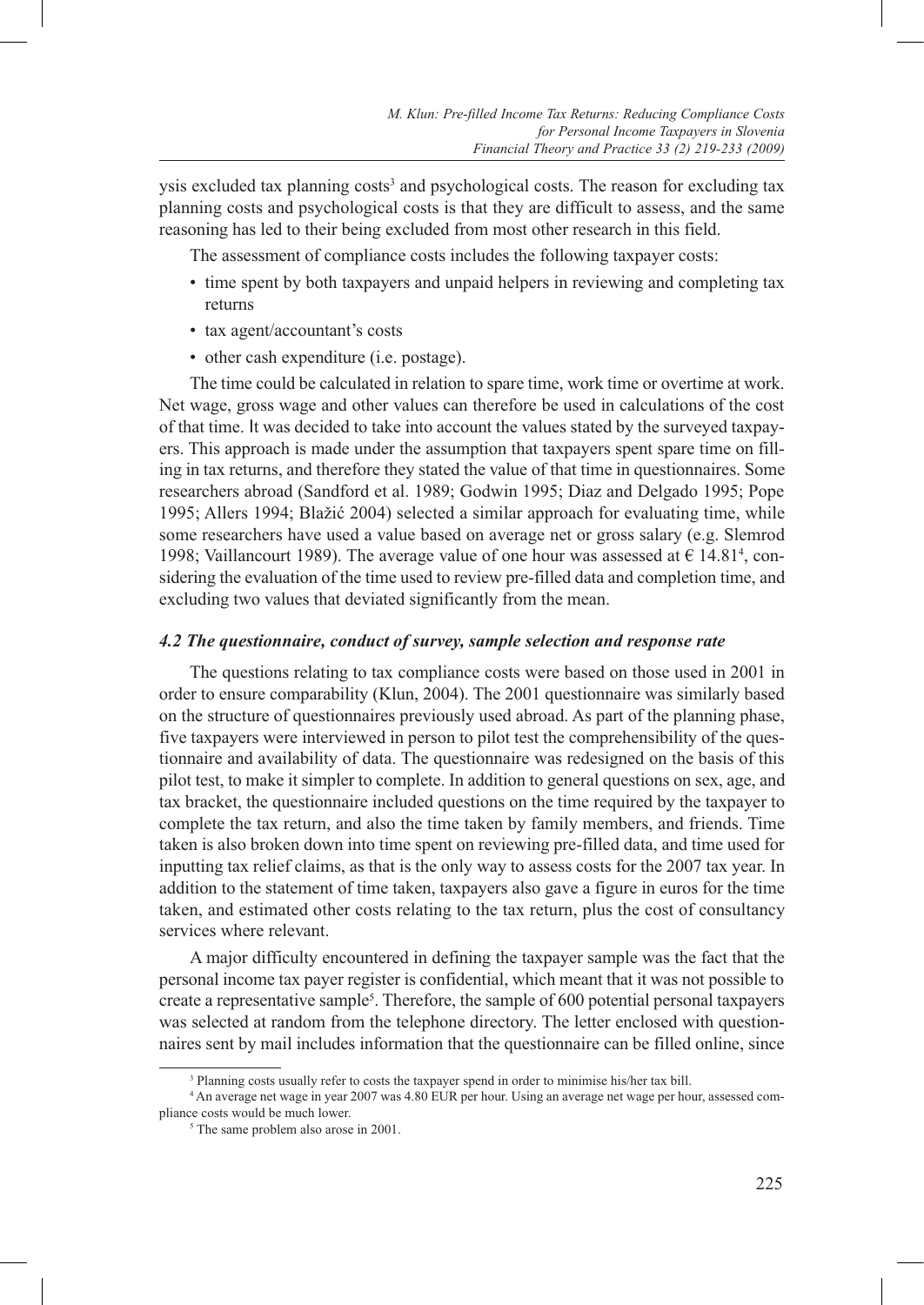they are prepared electronically and can be completed online. The Ministry of Public Administration and the Tax Administration of the Republic of Slovenia also cooperated in the distribution and promotion of the questionnaire, placing it on their websites. Although internet use has increased significantly in Slovenia<sup>6</sup>, the researchers did not want to neglect people who do not make frequent use of the internet, so some questionnaires (5% of 600) were completed on the basis of telephone interviews<sup>7</sup>. The survey of the entire sample was carried out in the second half of May 2007 and the beginning of June 2007.

A total of 481 taxpayers completed the questionnaire; the "self-employed"<sup>8</sup> were analysed separately, and excluded from the analysis, along with two questionnaires that could not be used because the answers were incomplete. A total of 439 completed questionnaires were therefore included in the analysis. It was not possible to calculate response rate because responses were received from both the mail-out sample and the websites. It was impossible to determine how many people saw the questionnaire on the websites where the questionnaire was promoted.

A total of 439 is a relatively small sample (population coverage – 0.042%). Nevertheless, the research was comparable to similar surveys abroad, as the proportion of the sample size to the overall population was comparable to previous foreign and Slovenian research (the lowest was in the UK and Germany, 0.008%; Sandford et al. 1989; Tiebel 1986) and the highest was in the Netherlands, 0.09% (Allers 1994); the coverage achieved by the 2001 research was 0.022% (Klun 2004)).

### *4.3 The use of population weighting*

Testing whether the sample was representative indicated that the proportion of taxpayers in the lowest income bracket in the sample was lower than the proportion in that bracket in the overall population. On the other hand, the proportion of high income taxpayers was higher. The other difference from the total population was the distribution of the sample according to number of income sources. In the sample, the proportion of those with up to two income sources was much higher than in the total population, and those with three income sources was much lower (see Table 2).

The correlation between estimated compliance costs and the number of income sources and income level was measured using Pearson's correlation. The results show that both correlations are positive, but not statistically significant<sup>9</sup>. Since in the research from 2001 compliance costs were weighted according to income level only, the calculation of weighted total compliance costs for personal income taxpayers for the 2006 tax year was carried out in the same way.

<sup>6</sup> In the first quarter of 2007, 58% of households had access to the Internet. 44% of the households used broadband Internet access. In the first quarter of 2007, 56% of persons aged 10 to 74 used the Internet (Statistical Office of the Republic of Slovenia, 2007).

<sup>7</sup> Interviews were done among people aged 55 and above.

<sup>8</sup> The fulfilment of tax obligations for this income taxpayer group requires a different form of recordkeeping and tax return completion, despite the fact that tax law treats them as personal income taxpayer. Their responses deviated too much from other personal income taxpayers. These taxpayers were also excluded from the 2000 analysis.

<sup>9</sup> R (costs and income level)=0.177 and R (costs and number of sources)=0.205, in both cases with sig. (2-tailed)=0.000.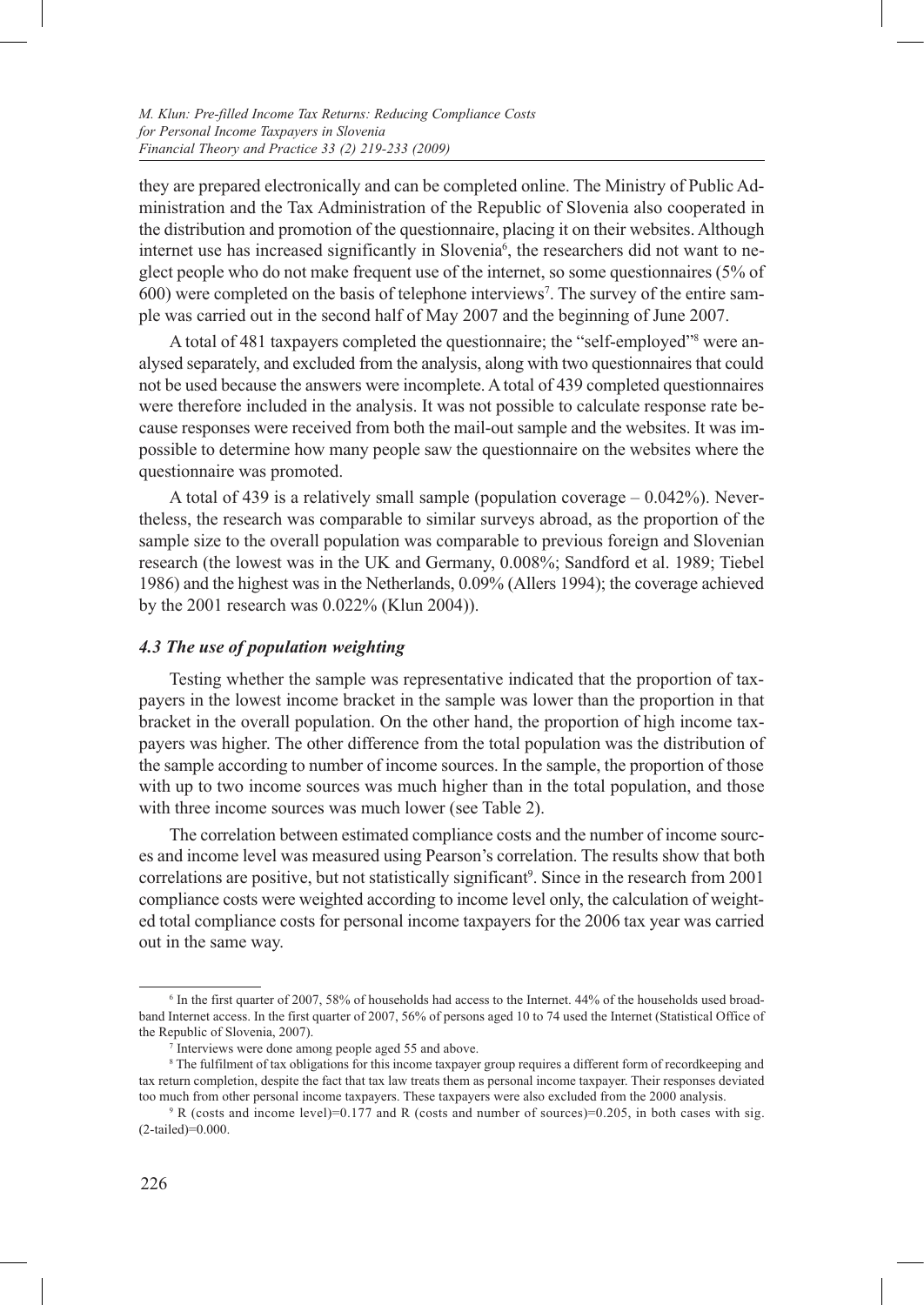| <b>Tax brackets</b>          |                                    |                                 | <b>Number of income sources</b> |                                    |               |
|------------------------------|------------------------------------|---------------------------------|---------------------------------|------------------------------------|---------------|
| <b>Tax</b><br><b>bracket</b> | <b>Population</b><br>$\frac{1}{2}$ | <b>Sample</b><br>$\binom{0}{0}$ | Number of<br>income sources     | <b>Population</b><br>$\frac{1}{2}$ | Sample<br>(%) |
|                              | 55.4                               | 14.7                            | $1 - 2$                         | 37.0                               | 70.1          |
| $\mathcal{P}$                | 28.7                               | 27.2                            | $3 - 4$                         | 45.9                               | 24.2          |
| 3                            | 12.3                               | 39.2                            | $5 - 6$                         | 6.6                                | 5.5           |
| 4                            | 2.9                                | 15.7                            | more than 6                     | 0.4                                | 0.2           |
|                              |                                    | 3.2                             |                                 |                                    |               |

*Table 2: Sample and population according to distribution among tax brackets and number of sources* 

*Source: Slovenian Tax Administration internal data (2007) and survey*

#### **5 Estimate of personal income tax compliance costs**

#### *5.1 Tax year 2006*

On average, taxpayers stated that they took just 28.6 minutes to review the pre-filled data and enter tax relief claims, while family members took an average of 12.9 minutes, and friends, 8 minutes. On average, taxpayers took 4 minutes to complete separate income tax returns (for interest exceeding the allowance threshold, capital gains, and income from abroad), which takes into account the fact that most taxpayers are not required to submit separate returns<sup>10</sup>. The average total time taken to complete all income tax-related requirements was 53.5 minutes. On average, male taxpayers aged between 25 and 45, and taxpayers with a higher number of income sources took more time to complete their tax returns. Taxpayers from the highest tax bracket, i.e. with the highest income, took the most time. People from the highest and the lowest education level also took more time to complete their tax returns. The structure and average value of compliance costs relating to income tax are given in the Table 3. Although the structure changed slightly compared to 2000, the time taken by taxpayers is still the highest share of costs. It is noteworthy that tax agent/accountant costs remain a relatively low proportion of overall costs<sup>11</sup>, whereas they are generally much higher in foreign studies.

The analysis continued by defining the weighted average value per taxpayer, in order to produce the total figure for taxpayer compliance costs. As already mentioned, costs were weighted according to the number of taxpayers in each tax bracket. The weighted average cost per taxpayer was derived by multiplying the average cost value for an individual income tax bracket by the proportion of taxpayers in the individual tax bracket in the overall population. The weighted average cost per taxpayer is  $€15.40$ , which means that in 2006 tax year the total cost for all taxpayers was  $\epsilon$ 16.02 million. Taxpayers' compliance costs for personal income tax therefore represented 0.89% of personal income tax revenue, and 0.05% of GDP in 2006.

<sup>10</sup> The zero was used for those who did not file separate tax returns.

<sup>&</sup>lt;sup>11</sup> The proportion of taxpayers that pay for help from tax agents (4.6% of respondents) is also lower than in 2000 (10.9% of respondents).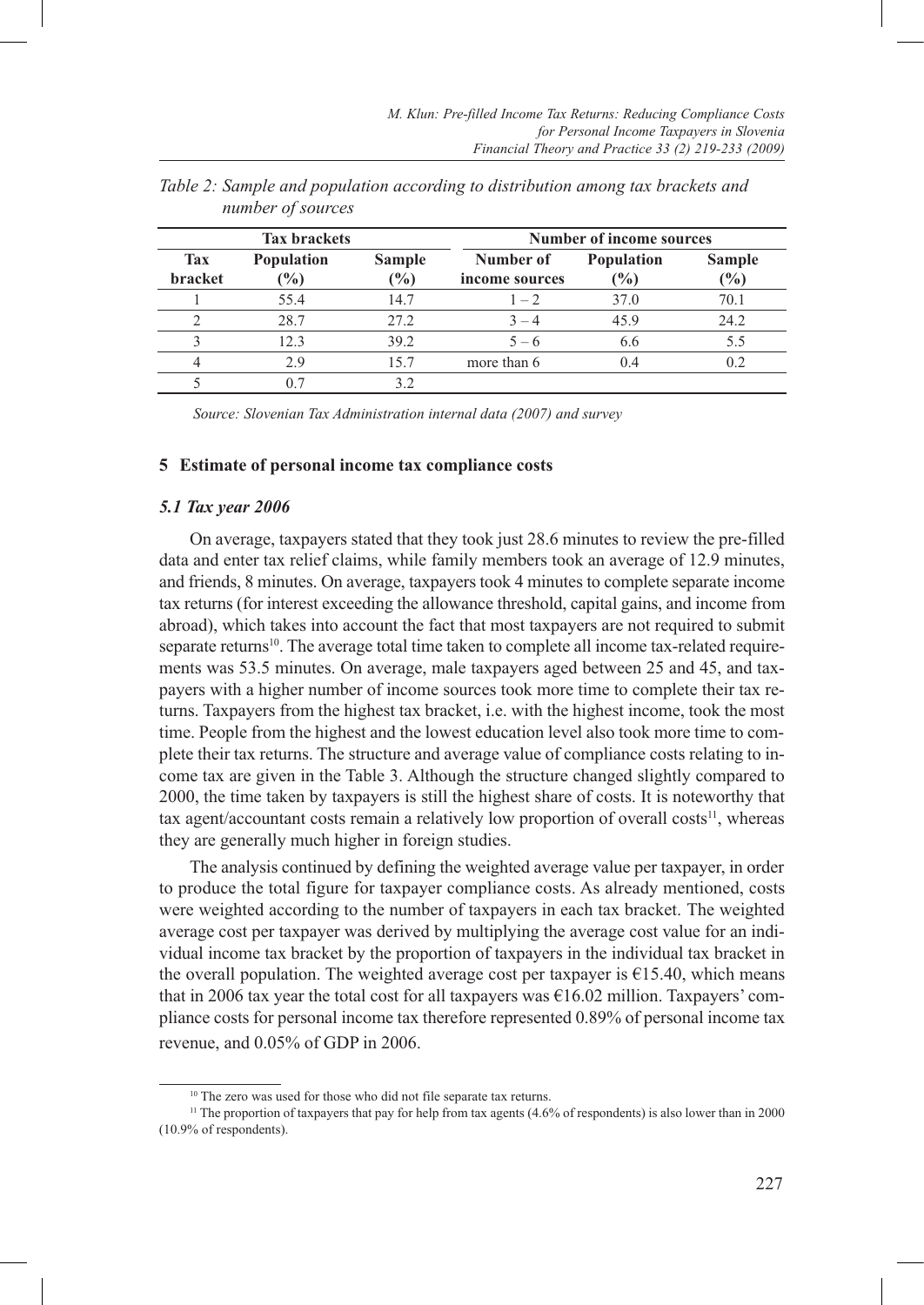|                            | Average cost              | <b>Proportion</b> |  |
|----------------------------|---------------------------|-------------------|--|
|                            | per taxpayer $(\epsilon)$ | $\binom{0}{0}$    |  |
| Cost of time spent         | 15.16                     | 69.5              |  |
| Tax agent/accountant costs | 0.91                      | 4.2               |  |
| Other expenditure          | 5.75                      | 26.3              |  |
| Total                      | 21.82                     | 100.0             |  |

*Table 3: Structure of personal income taxpayers compliance costs in 2007*

*Source: Survey of personal income taxpayers, 2007*

Like other research into compliance costs, this study indicated that the costs are regressive. They represent 0.42% of income for those in the lowest tax bracket, 0.21% for the second tax bracket, 0.16% in third, 0.09% in fourth and 0.13% for those in the highest tax bracket, despite the fact that taxpayers with a higher income have higher compliance costs.

# *5.2 Estimate of costs for tax year 2007*

Changes in legislation mean that in 2008, personal income taxpayers received prefilled income tax return forms for income from the 2007 tax year. The pre-filled tax returns include a provisional calculation of the taxpayer's tax liability, which also serve as the tax administration's final decision, unless the taxpayer finds an error. If taxpayers discover any errors, they must appeal within 15 days and inform the tax administration of the correct data<sup>12</sup>.

The taxpayer questionnaire distinguished between the time taken to review the prefilled data, and the time needed to input tax relief items, and the surveyed taxpayers also had to define in detail any cash expenditure relating to sending or delivering signed income tax returns. Dividing the time used by taxpayers, family members, and friends, and separating expenditure in this manner enabled the researchers to estimate the 2007 income tax compliance costs that taxpayers incurred in 2008.

The assessment of average costs per taxpayer was based on the following assumptions:

- the same amount of time was used to review pre-filled data;
- the compliance costs of separated tax returns remained unchanged, as the proportion of taxpayers submitting the separate tax returns did not differ significantly;
- the evaluation of time remained the same;
- tax agent/accountant costs remained unchanged;
- expenditure was reduced by the amount used for sending and delivering signed tax returns to the tax administration, while expenditure on acquiring information remained the same.

<sup>12 7.6%</sup> of taxpayers appeal, 76.6% of these appeals were due to changing information on child allowance (Tax Administration of the Republic of Slovenia, 2008).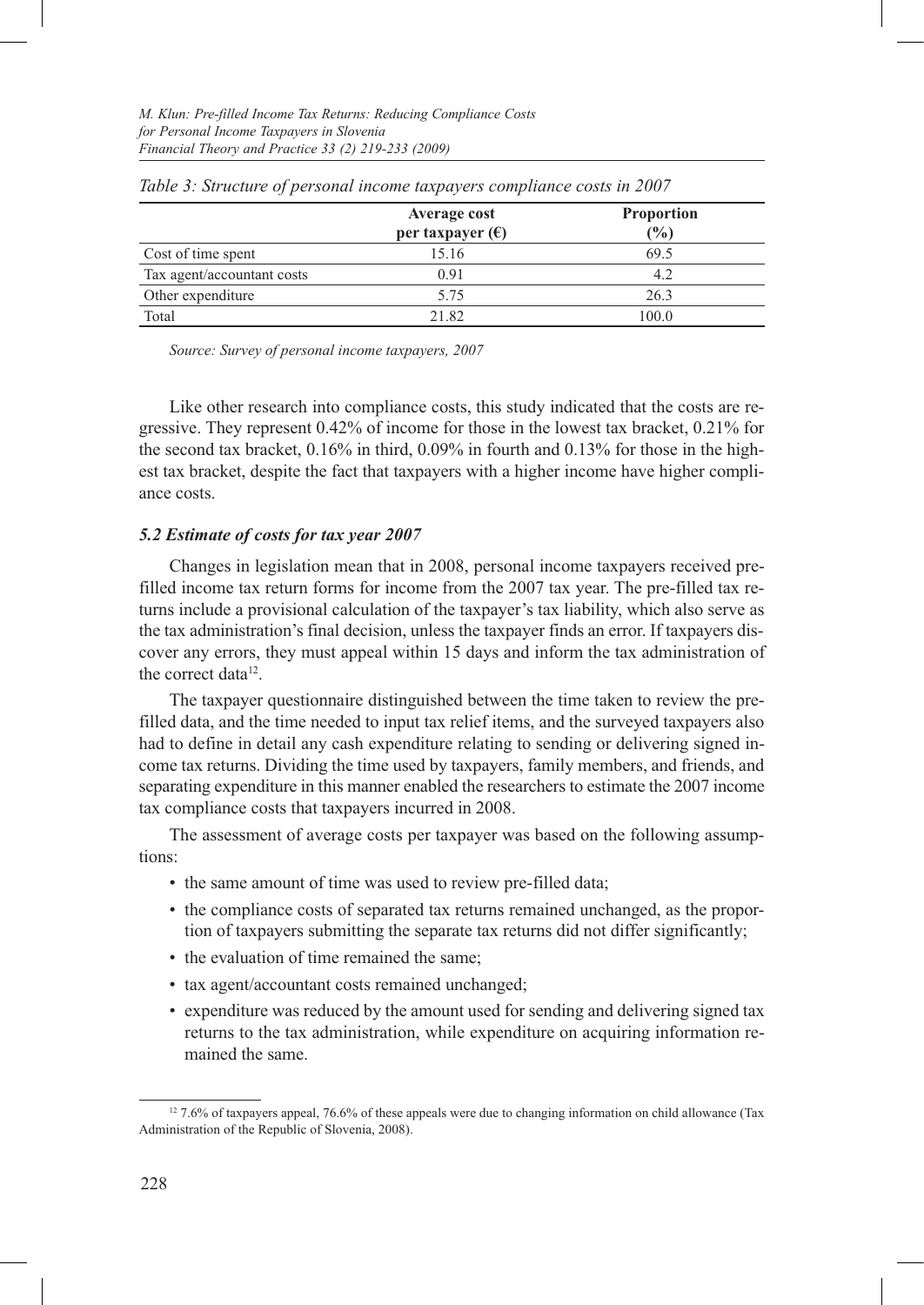Based on these assumptions, in 2008 the average time taken by taxpayers would be 14.4 minutes, the time taken by family members would be 6.7 minutes, and the time taken by friends, 4.4 minutes. Since other tax returns are unchanged, the time used to complete them would remain 4 minutes. The average time required per taxpayer is therefore assessed at 29.5 minutes, which is almost half of that in 2007 (45% less, to be precise). Taking into account the estimated time per taxpayer, tax agent/accountant's costs and cost expenditure for information acquisition, total personal income tax-related compliance costs for 2008 would be €8.98 per taxpayer, which is €12.84 less than in 2007. Average total costs for all personal income taxpayers would be 9.1 million euros. As the number of income tax brackets was reduced to three for 2007, an estimate of the weighted average value per taxpayer was not possible. The cost saving for the overall population would be 13.6 million euros in comparison with 2006 if we take into account the same total population as in 2006. If we use the total population number for 2007, average total personal income tax compliance costs are almost the same (9.09 million euros) since the number of taxpayers did not decrease substantially<sup>13</sup>. Nevertheless, we must stress that the introduction of totally pre-filled tax returns is not the main reason for the reduction in compliance costs. The difference between the 2006 and 2007 personal income tax compliance costs is in general the result of the abolition of non-standard tax-reliefs, since a very small part of the reduction is the result of lower expenditures for delivering tax returns to the tax administration<sup>14</sup>. Therefore, the results from 2006 tax year are compared to the 2000 tax year, when taxpayers filled in the entire tax return themselves. Even this comparison should be treated carefully. Some other changes in legislation could also lead to a reduction in compliance costs (i.e. withholding tax on dividends, which is final), since some other changes could increase them (i.e. separate tax returns on interest and capital gains, number of changes in a short time). The comparison is an approximate indicator of the effect of pre-filled tax returns. All of these factors should be taken into account when interpreting the results.

### *5.3 Comparison with the tax year 2000*

Personal income tax-related compliance costs were also assessed for the 2000 tax year, on the basis of a survey carried out in 2001. The sample was determined in the same way. The questionnaire followed that from 2001. The major difference is in the availability of online questionnaires.

Comparing the results of the two studies shows that the partially pre-filled tax return offers a significant reduction in compliance costs. Table 4 shows the different values for comparing the results between all years. The most appropriate is the comparison of average compliance costs per taxpayer to separate population size effects on aggregate values. If we compare only time spent, other expenditures and tax agent costs would be excluded from the comparison. Using the same value for time evaluation (in this case, the value stated in the 2007 survey), it is also important to exclude the impact of different time evaluations between both surveys. Average personal income tax compliance costs per taxpay-

<sup>&</sup>lt;sup>13</sup> The number decreased by 27336 tax returns.

<sup>14</sup> On average €0.34.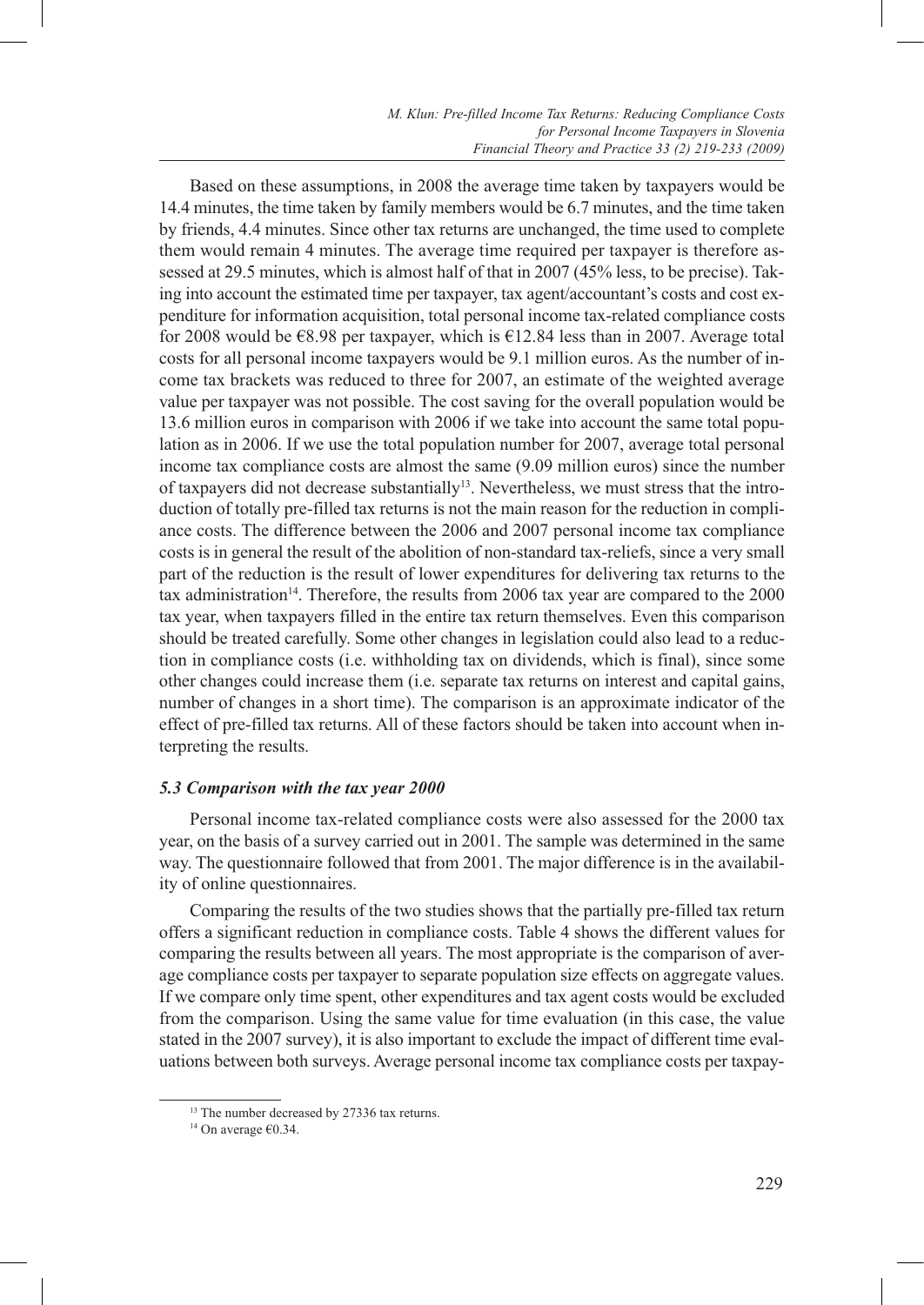er for 2000 amount to  $\epsilon$ 37.93, and  $\epsilon$ 21.82 for 2006. The costs are lower by around 73%. As already mentioned, the difference between the 2007 tax year is in general due to other simplification in the administrative procedure. We could estimate that the simplification of the administrative procedure for personal income taxpayers reduced compliance costs per taxpayer by more than 300% from 2000 to 2007, and by more than 100% from 2006 and 2007, when totally pre-filled tax returns did not substantially influence the decrease in compliance costs.

**2000 2006 2007** Average time taken per taxpayer (in minutes) 141.60 53.50 29.50 Average costs per taxpayer (EUR) 28.14<sup>a</sup> 21.82 8.98 37.93*<sup>b</sup>* Total costs (millions EUR) 32.10 22.70 9.10 Compliance costs as a proportion of income tax revenue (%) 1.99*<sup>c</sup>* 0.89 0.50 Compliance costs as a proportion of GDP  $(\%)$  0.133 0.05 0.03

*Table 4: Comparison of time taken and assessed compliance costs for the tax years 2000, 2006 and 2007*

*a Adjusted figure (using revalorization15) for costs assessed in 2001*

*<sup>b</sup> Costs calculated using the value of one hour stated by taxpayers in 2007*

*c Not taking into account negative financial effects*

*Source: Survey of income taxpayers, 2007*

A comparison of compliance costs as a proportion of personal income tax revenue<sup>16</sup> indicates that the proportion falls below 1% with the changes, which means that alongside Sweden, Slovenia has the lowest proportion of compliance costs in income tax revenue of all the countries studied<sup>17</sup> (for more see Klun 2004).

#### **6 Conclusion**

The research was used to evaluate the reduction in the compliance costs personal income taxpayers achieved with the introduction of several administrative procedure simplifications in legislation in Slovenia. The major change influencing the reduced tax compliance costs was the introduction of pre-filled tax returns. The research results indicate that simplifying the administrative procedure for taxpayers completing income tax return

<sup>15</sup> Revalorization was made by using revalorization calculator at Slovenian Statistical Office web page (http:// www.stat.si/), which uses price indexes.

<sup>&</sup>lt;sup>16</sup> Comparison should be taken as a very general approximation since the ratio is influenced by tax rates, tax reliefs, taxable income and other determinants of personal income taxation in a country.<br><sup>17</sup> UK 3.6% (Sandford et al., 1989), Australia 4% (Tran-Nam et al., 2000), USA 5-6% (Slemrod and Sorum, 1984),

Netherlands 3% (Allers, 1994), Canada 2.5% (Vaillancourt, 1989), Spain 3.3% (Diaz and Delgado, 1995), Sweden 1.7% (Malmer, 1995).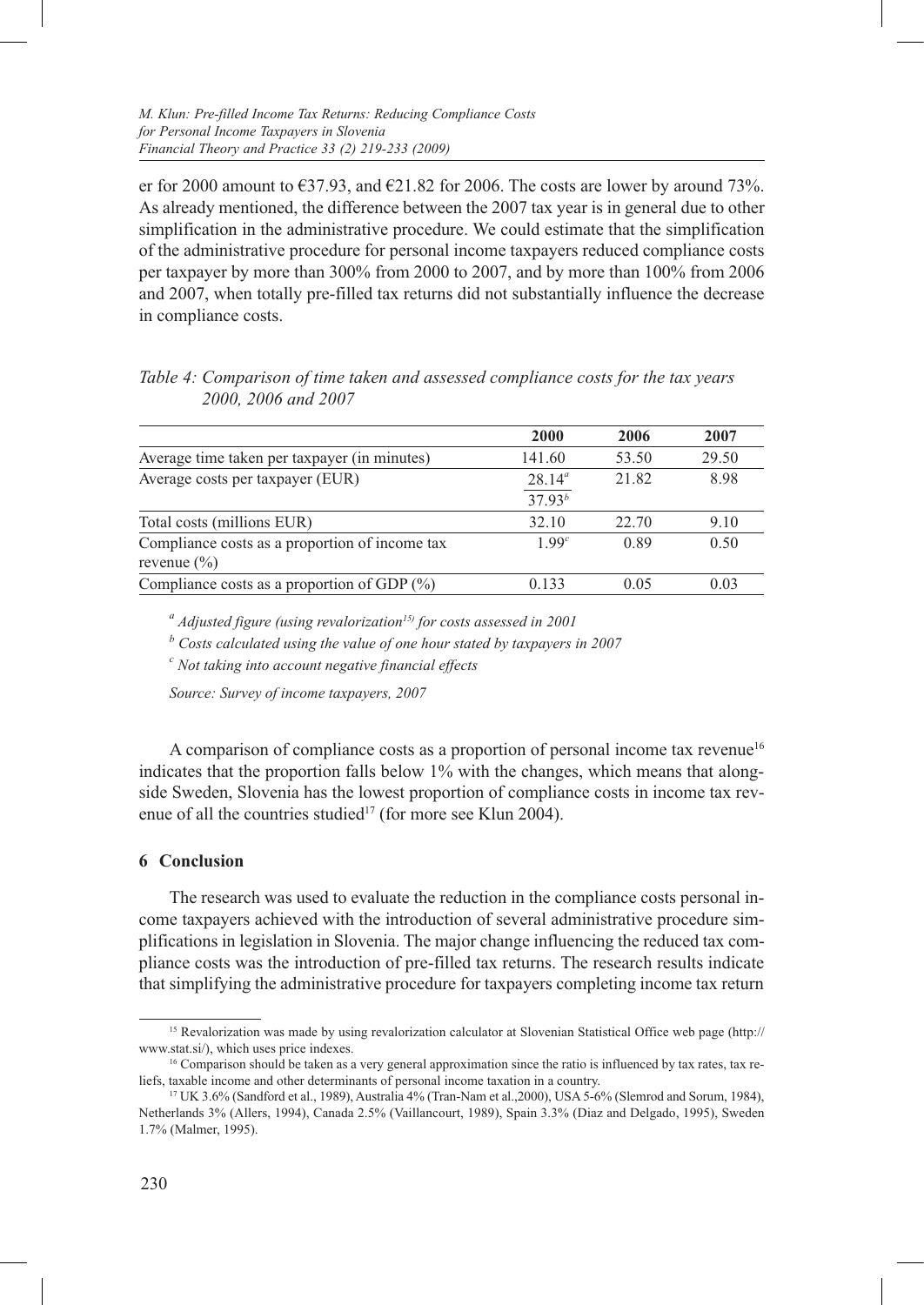forms would result in a 73% reduction in taxpayer compliance costs. The research found that the abolition of tax allowances and the use of totally pre-filled tax returns led to additional reductions in taxpayer costs.

Despite the use of several assumptions, the research results are a good indicator to policymakers, i.e. the state, of the importance of eliminating superfluous administrative burdens, and the importance of evaluating the impact of legislative amendments. Research of this kind is also a significant indicator for efforts made by the European Union – and other OECD members – to reduce tax compliance costs, which they have been doing for some time by means of campaigns to "cut red tape". This research clearly indicates that simplifying procedures leads to a significant reduction in costs for individuals, although it only provides an estimate of such costs.

The assessment of personal income taxpayer costs presented here for Slovenia is based on a set of assumptions that could also be considered as the study's limitations. One of the major limitations is undoubtedly the fact that the research does not take into account additional costs incurred by taxpayers as a result of errors in the pre-filled tax returns (only 1.8% of taxpayers appealed about the pre-filled returns); nor are the costs evaluated for each of the "separate" tax returns, but only the average for all separated tax returns, as reported by taxpayers in the questionnaires. Since several changes in personal income tax legislation were made in the last three years, it is difficult to separate the influence of each change on compliance costs. The changes themselves have probably raised compliance costs, since taxpayers need to "learn" about the new rules.

Nevertheless, the research results provide a significant indicator of the benefits arising from measures relating to the simplified procedure. It would be of interest to supplement the data produced with figures on the savings the Tax Administration has achieved by introducing pre-filled tax returns. The fact that tax administration employees no longer have to input tax returns submitted by taxpayers into the information system probably means that the time needed to process income tax is at least halved. The delivery of prefilled tax returns by regular post<sup>18</sup> also means an additional saving for the tax administration. The costs of information technology probably rose. The operational costs - i.e. the overall cost of administration for taxpayers and the tax administration - were significantly reduced compared to previous years. Each saving of this kind means an increase in the economy's competitiveness. It represents both a direct saving on taxpayers' disposable income and a reduction in public spending.

#### **LITERATURE**

**Allers, A. M., 1994.** *Administrative and Compliance Costs of Taxation and Public Transfers in the Netherlands.* Groningen: Rijksuniversiteit.

**Ariff, M., 2001.** "Compliance Cost Research in Selected Asian Economies" in: C. Evans*,* J. Pope and J. Hasseldine, eds. *Tax Compliance Costs: A Festschrift for Cedric Sandford.* Sydney: Prospect, 249-268.

<sup>&</sup>lt;sup>18</sup> Before regulation changes Tax Administration was obliged to send tax returns to taxpayers with special delivery (confirmation of recipients needed), which cost 3.4 times more than regular delivery.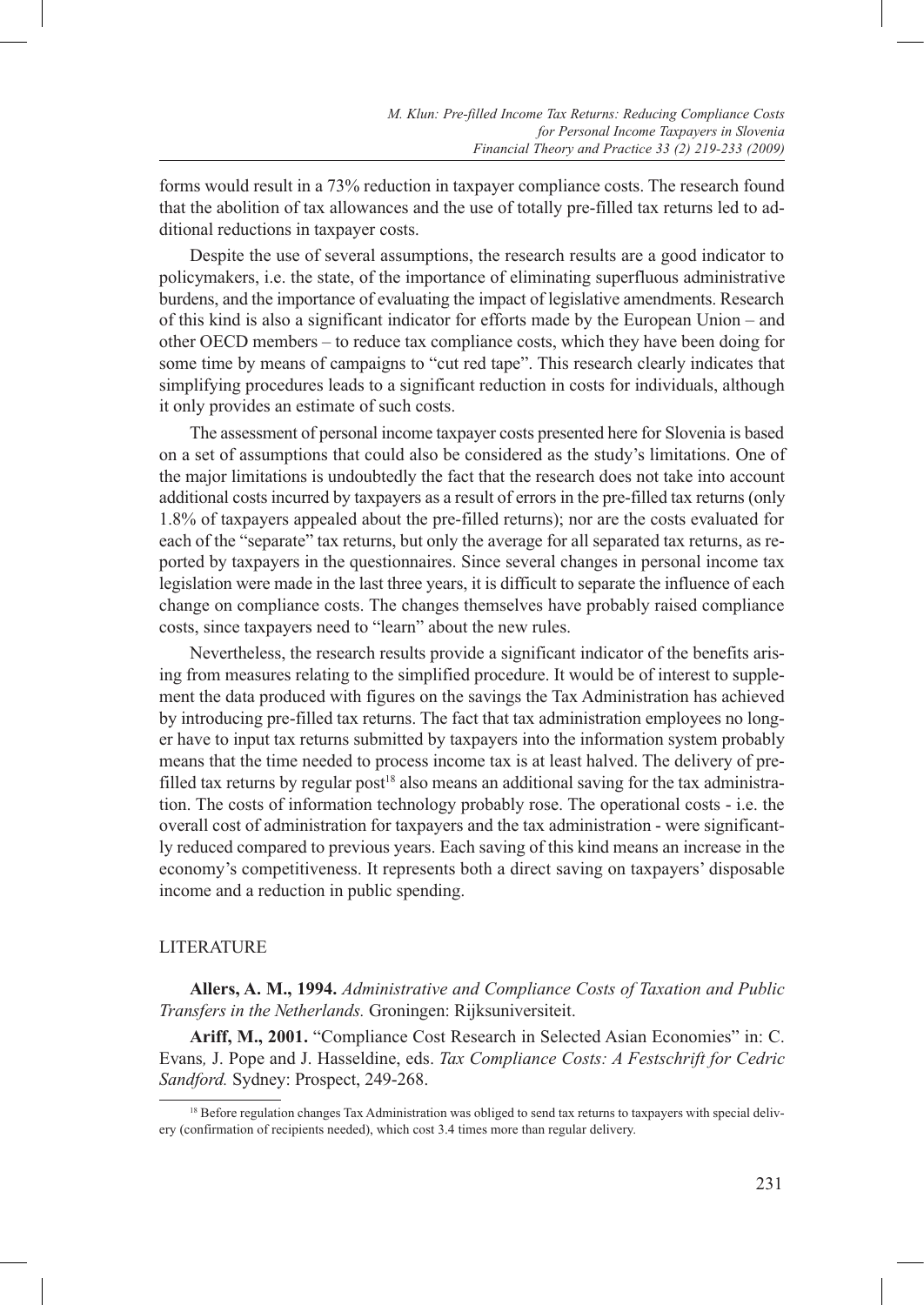**Blažić, H., 2004.** "Troškovi podnošenja prijave poreza na dohodak građana"*. Financijska teorija i praksa,* 28 (3), 271-291.

**Chittenden, F., Kauser, S. and Poutziouris, P., 2003.** "Tax Regulation and Small Business in the USA, UK, Australia and New Zealand"*. International Small Business Journal,* 21 (1), 93-115.

**Claps, M., 2006.** "Citizens Don't Care How it Works, as Long as it Works"*. European IT Forum 2006.*

**Čok, M., 2007.** "Reforms of the Slovenian Personal Income Tax System"*. Economic and Business Review,* 9 (4), 351-362.

**Das-Gupta, A. 2003.** *The Income Tax Compliance Cost of Corporations in India, 2000-01* [online]. Available from: [http://papers.ssrn.com/sol3/papers.cfm?abstract\_ id=466041].

 **Diaz, C. and Delgado, M., 1995.** "The Compliance Costs of Personal Income Tax in Spain" in C. Sandford, ed. *Tax Compliance Costs Measurement and Policy.* Bath: Fiscal Publications, 210-225.

**European Commission, 2006.** *Measuring Administrative Costs and Reducing Administrative Burdens in the European Union.* Commission Working Document. Available from: [http://www.ec.europa.eu/enterprise/regulation/better\_regulation/docs/en\_691.pdf.]

**Evans, C. [et al.], 1998.** "Taxation Compliance Costs: Some Recent Empirical Work and International Comparisons"*. Australian Tax Forum,* 14 (2), 93-122.

**Evans, C., 2003.** "Studying the Studies: An Overview of Recent Research into Taxation Operating Costs"*. Journal of Tax Research,* 1 (1), 64-92.

**Godwin, M., 1995.** "The Compliance Costs of the United Kingdom Tax System" in C. Sandford, ed. *Tax Compliance Costs Measurement and Policy.* Bath: Fiscal Publications, 73-100.

**Goolsbee, A., 2006.** *The Simple Return: Reducing America's Tax Burden Through Return-Free Filing* [online]. Available from: [http://www.brookings.edu/views/papers/ /200607goolsbee\_wp.htm]

**Highfield, R., 2006.** "Pre-populated Income Tax Returns: The Next "Big Thing" in Reform of the Administration of Australia's Personal Income Tax System". Keynote address to 7th International Tax Administration Conference, ATAX, University of New South Wales, Australia.

**Klun, M. and Blažić, H., 2005.** "Tax Compliance Costs for Companies in Slovenia and Croatia"*. Finanzarchiv,* 61 (3), 418-37.

**Klun, M., 2004.** "Compliance Costs for Personal Income Tax in a Transition Country: the Case of Slovenia"*. Fiscal Studies,* 25 (1), 93-104.

**Malmer, H., 1995.** "The Swedish Tax Reform in 1990-1991 and Tax Compliance Costs in Sweden" in C. Sandford, ed. *Tax Compliance Costs Measurement and Policy.* Bath: Fiscal Publications, 226-262.

**OECD, 2001.** *Businesses' Views on Red Tape.* Paris: OECD.

**OECD, 2006.** *OECD E-Government Project. Proposal for Work on an Inventory of E-Government Business Case Indicators.* GOV/PGC/EGOV (2006)3. Paris: OECD.